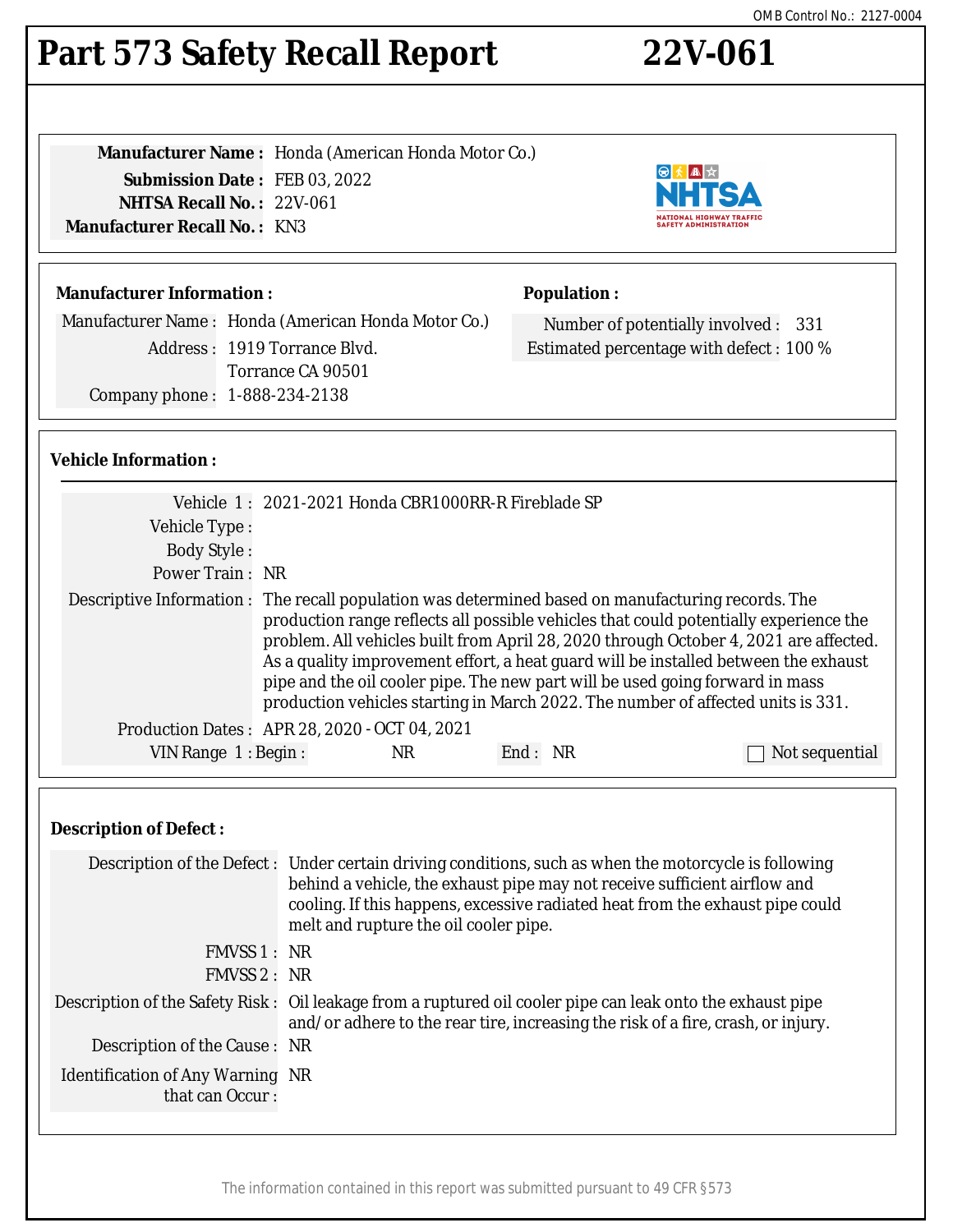# **Part 573 Safety Recall Report 22V-061** Page 2

### **Involved Components :**

Component Name 1 : Pipe Comp., Oil Cooler Outlet Component Description : CBR1000RR-R Fireblade SP Component Part Number : 15660-MKR-D10

### **Supplier Identification :**

#### **Component Manufacturer**

Name : NR Address : NR NR

Country : NR

#### **Chronology :**

July 29, 2021

The first quality report was issued in the Japanese market, where oil leaked from the oil cooler hose. September 28, 2021

Following additional reports in the Japanese market, Honda began to investigate and analyze the issue. October 2021

Honda received additional reports in the European market.

Early November 2021

Honda continued to analyze the issue further and testing showed that a rise in the temperature of the oil cooler pipe occurs under certain driving conditions when the rider is following behind a vehicle.

November 12, 2021

The first quality report was issued in the US market. The rider noticed smoke from the engine area while riding on the highway and was able to safely pull to the side of the road. After doing so, the rider noticed oil was dripping from the engine area.

December 2021

Honda conducted further testing on the issue.

January 24, 2022

Honda analyzed and determined the vehicle population for the issue.

January 27, 2022

Honda determined that a defect related to motor vehicle safety existed and decided to conduct a safety recall. As of February 1, 2022, Honda has received 1 warranty claim (11/2/2021), 1 field report (10/21/2021), and 0 reports of fires/crashes/injuries related to this issue in the US market.